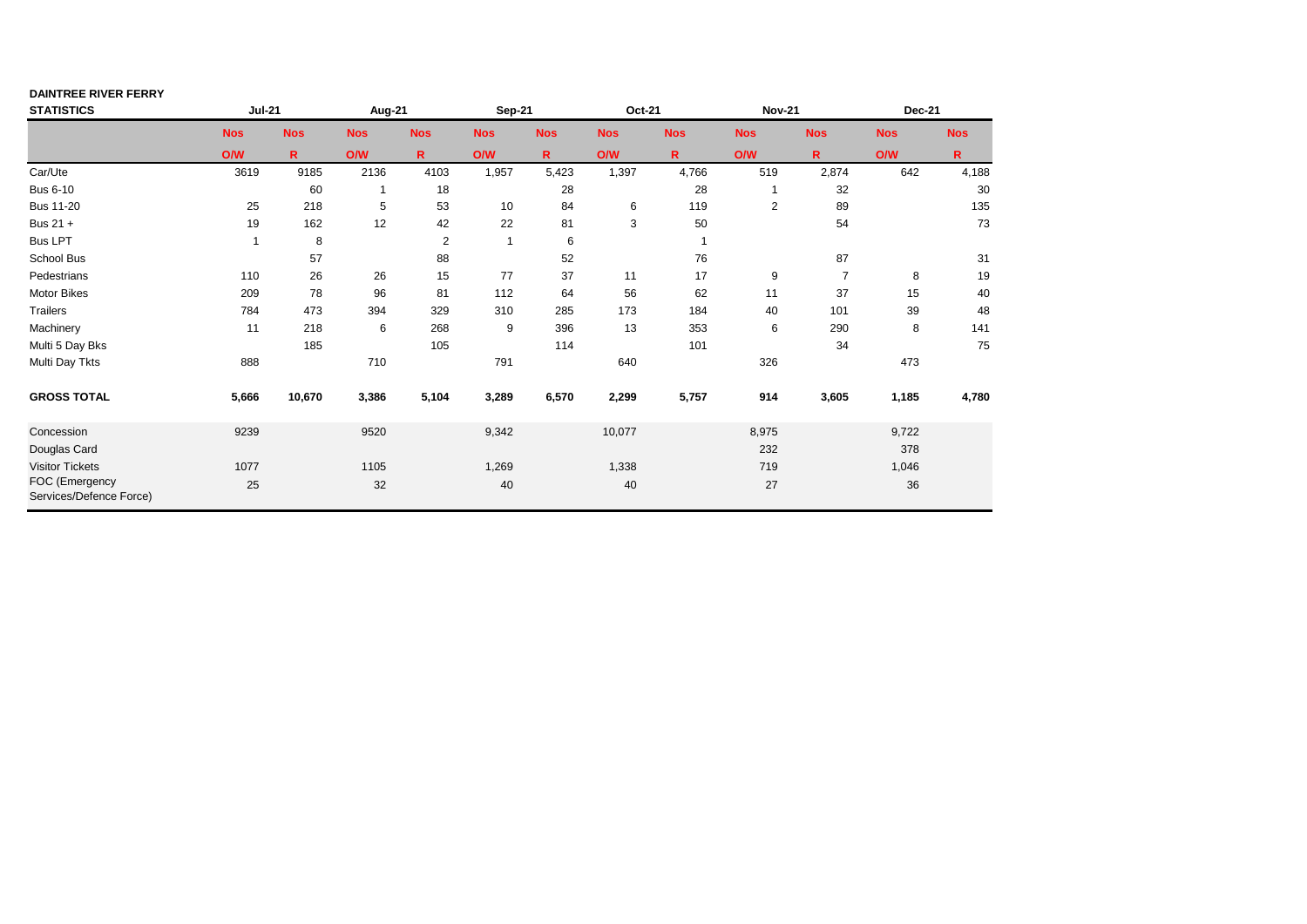| <b>DAINTREE RIVER FERRY</b>               |                |            |                |                |                |            |            |            |            |            |             |               |              |                     |              |
|-------------------------------------------|----------------|------------|----------------|----------------|----------------|------------|------------|------------|------------|------------|-------------|---------------|--------------|---------------------|--------------|
| <b>STATISTICS</b>                         | <b>Jan-22</b>  |            | Feb-22         |                | <b>Mar-22</b>  |            | Apr-22     |            | $May-22$   |            |             | <b>Jun-22</b> |              | <b>Annual Total</b> |              |
|                                           | <b>Nos</b>     | <b>Nos</b> | <b>Nos</b>     | <b>Nos</b>     | <b>Nos</b>     | <b>Nos</b> | <b>Nos</b> | <b>Nos</b> | <b>Nos</b> | <b>Nos</b> | <b>Nos</b>  | <b>Nos</b>    |              | <b>Nos</b>          | <b>Nos</b>   |
|                                           | O/W            | R.         | O/W            | R.             | <b>O/W</b>     | R.         | O/W        | R.         | <b>O/W</b> | R.         | <b>O/W</b>  | R.            |              | O/W                 | $\mathbb{R}$ |
| Car/Ute                                   | 430            | 5,469      | 280            | 2,842          | 322            | 4,076      | 753        | 7,233      | 939        | 6,252      |             |               |              | 12,994              | 56,411       |
| <b>Bus 6-10</b>                           |                | 19         |                | 18             |                | 22         |            | 43         | 3          | 41         |             |               |              | 5                   | 339          |
| <b>Bus 11-20</b>                          |                | 203        |                | 126            | $\overline{2}$ | 191        | 2          | 276        | 9          | 290        |             |               |              | 62                  | 1,784        |
| Bus 21 +                                  | $\mathbf 0$    | 88         |                | 51             |                | 91         |            | 146        | 15         | 151        |             |               |              | 71                  | 989          |
| <b>Bus LPT</b>                            |                |            |                | 11             |                | 14         |            | 9          |            | 12         |             |               |              | 5                   | 63           |
| School Bus                                |                | 12         |                | 74             |                | 90         |            | 30         |            | 63         |             |               |              | $\Omega$            | 660          |
| Pedestrians                               | 12             | 19         | 87             | $\overline{7}$ | 127            | 23         | 147        | 56         | 180        | 72         |             |               |              | 794                 | 298          |
| Motor Bikes                               | $\overline{ }$ | 37         | 5              | 13             | 6              | 22         | 40         | 48         | 177        | 55         |             |               |              | 734                 | 537          |
| Trailers                                  | 35             | 39         | 9              | 24             | 15             | 28         | 57         | 108        | 148        | 124        |             |               |              | 2,004               | 1,743        |
| Machinery                                 | 3              | 138        | $\overline{4}$ | 136            | 2              | 136        | 2          | 154        | 10         | 189        |             |               |              | 74                  | 2,419        |
| Multi 5 Day Bks                           |                | 98         |                | 42             |                | 55         |            | 113        |            | 108        |             |               |              | $\mathbf 0$         | 1,030        |
| Multi Day Tkts                            | 534            |            | 272            |                | 361            |            | 666        |            | 850        |            |             |               |              | 6,511               |              |
| <b>GROSS TOTAL</b>                        | 1,022          | 6,122      | 658            | 3,344          | 835            | 4,748      | 1,668      | 8,216      | 2,332      | 7,357      | $\mathbf 0$ |               | $\mathbf{0}$ | 23,254              | 66,273       |
| Concession                                | 8,825          |            | 8,437          |                | 9,356          |            | 8,453      |            | 8,601      |            |             |               |              | 100,547             |              |
| Douglas Card                              | 308            |            | 261            |                |                |            |            |            |            |            |             |               |              |                     | 1,179        |
| <b>Visitor Tickets</b>                    | 798            |            | 697            |                | 654            |            | 915        |            | 924        |            |             |               |              | 10,542              |              |
| FOC (Emergency<br>Services/Defence Force) | 41             |            | 32             |                | 44             |            | 22         |            | 55         |            |             |               |              | 394                 |              |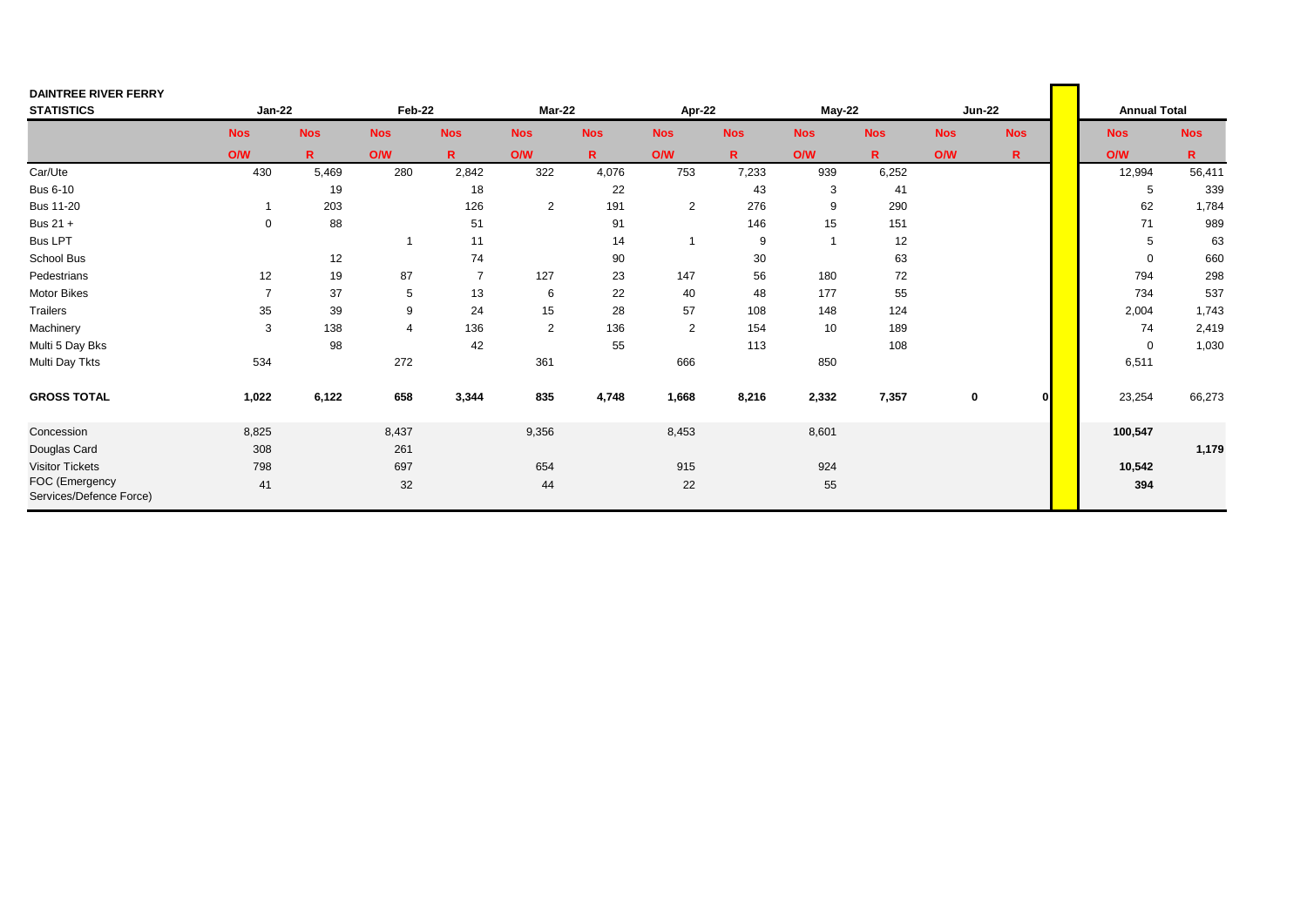| <b>DAINTREE RIVER FERRY</b>               |               |              |            |            |                |                |               |              |               |            |            |            |
|-------------------------------------------|---------------|--------------|------------|------------|----------------|----------------|---------------|--------------|---------------|------------|------------|------------|
| <b>STATISTICS</b>                         | <b>Jul-20</b> |              | Aug-20     |            | Sep-20         |                | <b>Oct-20</b> |              | <b>Nov-20</b> |            | Dec-20     |            |
|                                           | <b>Nos</b>    | <b>Nos</b>   | <b>Nos</b> | <b>Nos</b> | <b>Nos</b>     | <b>Nos</b>     | <b>Nos</b>    | <b>Nos</b>   | <b>Nos</b>    | <b>Nos</b> | <b>Nos</b> | <b>Nos</b> |
|                                           | O/W           | $\mathsf{R}$ | <b>O/W</b> | R.         | O/W            | R.             | <b>O/W</b>    | $\mathsf{R}$ | O/W           | R          | <b>O/W</b> | R.         |
| Car/Ute                                   | 1357          | 5873         | 2111       | 6146       | 2,082          | 6,483          | 1,756         | 6,117        | 922           | 4,005      | 889        | 5,193      |
| <b>Bus 6-10</b>                           |               | 54           |            | 43         | $\overline{2}$ | 45             |               | 45           |               | 31         |            | 66         |
| <b>Bus 11-20</b>                          | 4             | 98           | 6          | 109        | 2              | 129            | 6             | 121          | 6             | 87         |            | 136        |
| Bus 21 +                                  |               | 36           |            | 38         | $\overline{c}$ | 44             |               | 50           |               | 51         |            | 87         |
| <b>Bus LPT</b>                            |               |              |            |            |                | $\overline{7}$ |               | 13           |               | 12         | -1         | 12         |
| School Bus                                |               | 57           |            | 78         |                | 51             |               | 76           |               | 83         |            | 28         |
| Pedestrians                               | 25            | 12           | 47         | 30         | 79             | 19             | 119           | 29           | 70            | 11         | 127        | 22         |
| <b>Motor Bikes</b>                        | 43            | 72           | 104        | 77         | 71             | 70             | 88            | 65           | 24            | 29         | 18         | 28         |
| <b>Trailers</b>                           | 179           | 195          | 312        | 216        | 310            | 262            | 232           | 188          | 66            | 209        | 51         | 169        |
| Machinery                                 | 5             | 172          | 9          | 170        | 8              | 236            | 3             | 192          | 6             | 288        | 9          | 238        |
| Multi 5 Day Bks                           |               | 118          |            | 123        |                |                |               | 106          |               | 65         |            | 99         |
| Multi Day Tkts                            | 622           |              | 634        |            | 742            |                | 735           |              | 600           |            | 611        |            |
| <b>GROSS TOTAL</b>                        | 2,236         | 6,687        | 3,224      | 7,030      | 3,298          | 7,346          | 2,939         | 7,002        | 1,694         | 4,871      | 1,708      | 6,078      |
| Concession                                | 9615          |              | 9117       |            | 8,950          |                | 9,369         |              | 9,492         |            | 9,251      |            |
| Douglas Card                              |               |              |            |            |                |                |               |              |               | 219        |            | 274        |
| <b>Visitor Tickets</b>                    | 1019          |              | 1285       |            | 1,200          |                | 1,147         |              | 1,007         |            | 1,051      |            |
| FOC (Emergency<br>Services/Defence Force) | 11            |              | 42         |            | 40             |                | 37            |              | 22            |            | 31         |            |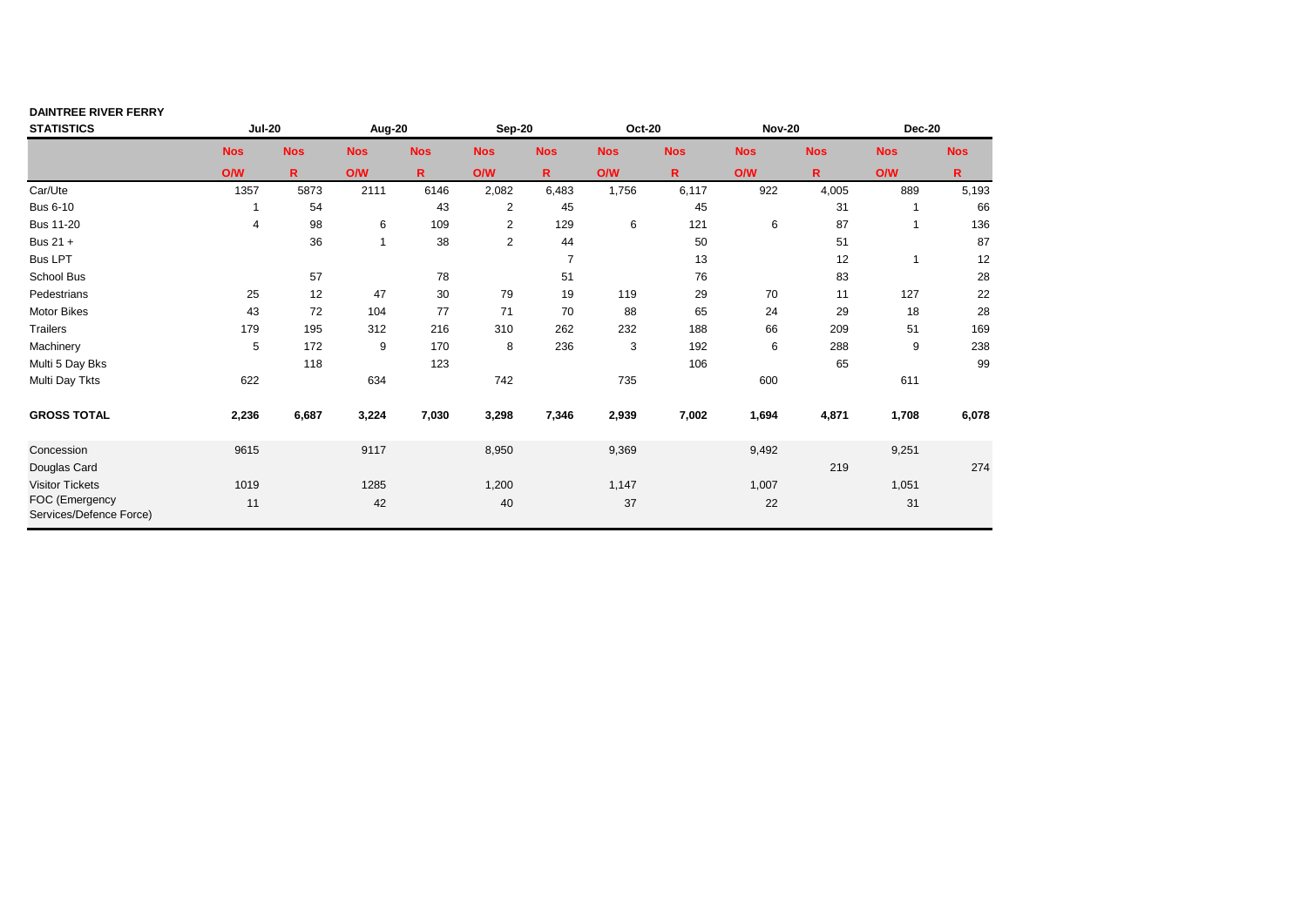| <b>DAINTREE RIVER FERRY</b>               |                |                |            |              |               |                |                         |            |                |              |                |              |                     |            |
|-------------------------------------------|----------------|----------------|------------|--------------|---------------|----------------|-------------------------|------------|----------------|--------------|----------------|--------------|---------------------|------------|
| <b>STATISTICS</b>                         | <b>Jan-21</b>  |                | Feb-21     |              | <b>Mar-21</b> |                | Apr-21                  |            | May-21         |              | <b>Jun-21</b>  |              | <b>Annual Total</b> |            |
|                                           | <b>Nos</b>     | <b>Nos</b>     | <b>Nos</b> | <b>Nos</b>   | <b>Nos</b>    | <b>Nos</b>     | <b>Nos</b>              | <b>Nos</b> | <b>Nos</b>     | <b>Nos</b>   | <b>Nos</b>     | <b>Nos</b>   | <b>Nos</b>          | <b>Nos</b> |
|                                           | ONW            | $\mathsf{R}$   | O/W        | $\mathsf{R}$ | <b>O/W</b>    | $\mathbf{R}$   | O/W                     | R.         | <b>O/W</b>     | $\mathbf{R}$ | <b>O/W</b>     | $\mathsf{R}$ | O/W                 | R.         |
| Car/Ute                                   | 438            | 4,630          | 219        | 2,365        | 342           | 4,099          | 718                     | 7,007      | 1,317          | 7,700        | 2,985          | 8,456        | 15,136              | 68,074     |
| <b>Bus 6-10</b>                           |                | 52             | 2          | 31           |               | 65             | $\overline{\mathbf{1}}$ | 123        | $\overline{1}$ | 140          | $\overline{2}$ | 88           | 10                  | 783        |
| <b>Bus 11-20</b>                          |                | 146            |            | 72           |               | 137            |                         | 275        | $\overline{7}$ | 276          | 9              | 246          | 41                  | 1,832      |
| Bus 21 +                                  |                | 81             |            | 38           | -1            | 60             |                         | 142        | 14             | 149          | 26             | 174          | 44                  | 950        |
| <b>Bus LPT</b>                            |                | 9              |            | 11           |               | $\overline{7}$ |                         | 6          |                | 10           |                | 12           | 2                   | 99         |
| School Bus                                |                | 11             |            | 80           |               | 90             |                         | 40         |                | 80           |                | 74           | $\mathbf 0$         | 748        |
| Pedestrians                               | 70             | $\overline{2}$ | 72         | 5            | 10            | 10             | 73                      | 17         | 93             | 73           | 159            | 29           | 944                 | 259        |
| Motor Bikes                               | 5              | 24             | 10         | 13           | 19            | 19             | 33                      | 33         | 225            | 151          | 92             | 97           | 732                 | 678        |
| <b>Trailers</b>                           | 25             | 47             | 6          | 37           | 55            | 55             | 74                      | 148        | 238            | 172          | 755            | 376          | 2,303               | 2,074      |
| Machinery                                 | $\overline{2}$ | 138            |            | 167          | 189           | 189            | 6                       | 190        | $\overline{4}$ | 209          | 19             | 278          | 261                 | 2,467      |
| Multi 5 Day Bks                           |                | 83             |            | 43           |               | 65             |                         | 111        |                | 134          |                | 182          | $\mathbf 0$         | 1,129      |
| Multi Day Tkts                            | 490            |                |            |              | 463           |                | 598                     |            | 810            |              | 994            |              | 7,299               |            |
| <b>GROSS TOTAL</b>                        | 1,031          | 5,223          | 310        | 2,862        | 1,079         | 4,796          | 1,503                   | 8,092      | 2,709          | 9,094        | 5,041          | 10,012       | 26,772              | 79,093     |
| Concession                                | 9,299          |                | 9,073      |              | 10,344        |                | 9,670                   |            | 9,853          |              | 9,290          |              | 113,323             |            |
| Douglas Card                              |                | 229            |            | 231          |               |                |                         |            |                |              |                |              |                     | 953        |
| <b>Visitor Tickets</b>                    | 826            |                | 509        |              | 675           |                | 1,119                   |            | 1,098          |              | 1,064          |              | 12,000              |            |
| FOC (Emergency<br>Services/Defence Force) | 24             |                | 25         |              | 59            |                | 31                      |            | 31             |              | 35             |              | 388                 |            |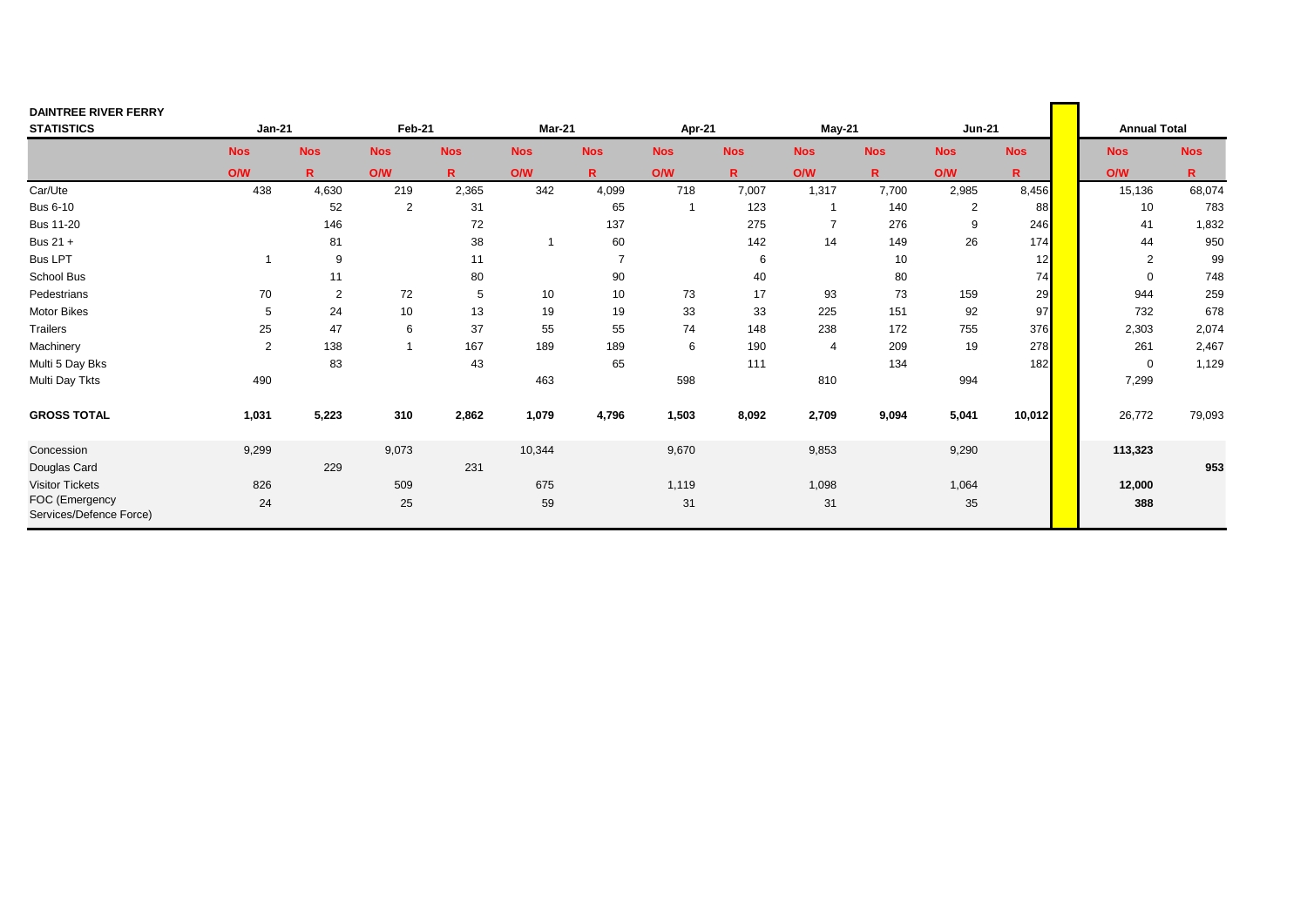| <b>Nos</b>     | <b>Nos</b>                                                                |
|----------------|---------------------------------------------------------------------------|
| <b>O/W</b>     | R.                                                                        |
| 920            | 5,674                                                                     |
|                | 147                                                                       |
|                | 324                                                                       |
|                | 255                                                                       |
| 13             | 11                                                                        |
| 83             | 19                                                                        |
| 151<br>14      | 19                                                                        |
| 40<br>20       | 32                                                                        |
| 53             | 148                                                                       |
| $\overline{1}$ | 251                                                                       |
| 66             | 76                                                                        |
| 538            |                                                                           |
| 1,683          | 6,956                                                                     |
| 8,859          |                                                                           |
|                | 215                                                                       |
| <b>Nos</b>     | <b>Dec-19</b><br>6,444<br>141<br>318<br>267<br>129<br>228<br>7,743<br>176 |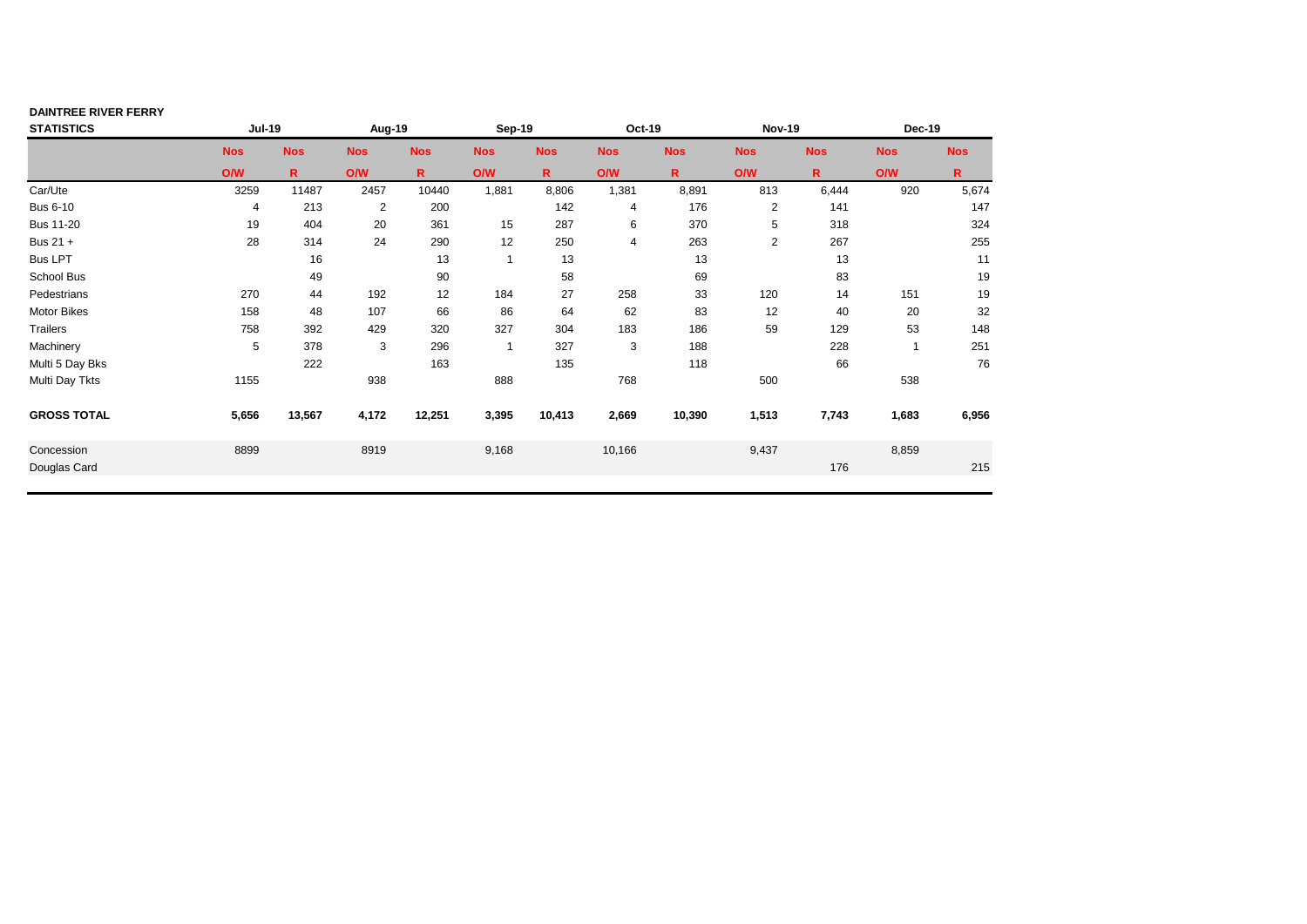| <b>DAINTREE RIVER FERRY</b> |                |             |                         |              |                |             |                |                |                |                |               |                |                     |              |
|-----------------------------|----------------|-------------|-------------------------|--------------|----------------|-------------|----------------|----------------|----------------|----------------|---------------|----------------|---------------------|--------------|
| <b>STATISTICS</b>           | <b>Jan-20</b>  |             | Feb-20                  |              | Mar-20         |             | Apr-20         |                | May-20         |                | <b>Jun-20</b> |                | <b>Annual Total</b> |              |
|                             | <b>Nos</b>     | <b>Nos</b>  | <b>Nos</b>              | <b>Nos</b>   | <b>Nos</b>     | <b>Nos</b>  | <b>Nos</b>     | <b>Nos</b>     | <b>Nos</b>     | <b>Nos</b>     | <b>Nos</b>    | <b>Nos</b>     | <b>Nos</b>          | <b>Nos</b>   |
|                             | ONW            | $\mathbf R$ | O/W                     | $\mathbb{R}$ | ONV            | $\mathbf R$ | O/W            | $\mathsf{R}$   | <b>O/W</b>     | $\mathbf{R}$   | O/W           | $\mathbf R$    | O/W                 | $\mathsf{R}$ |
| Car/Ute                     | 590            | 5,602       | 281                     | 3,230        | 209            | 3,047       | $\overline{2}$ |                | 28             | 952            |               | 3,186          | 11,821              | 67,760       |
| <b>Bus 6-10</b>             |                | 139         | $\mathbf{1}$            | 89           | $\overline{1}$ | 77          |                |                | $\overline{1}$ | $\overline{4}$ |               | 14             | 15                  | 1,342        |
| <b>Bus 11-20</b>            |                | 288         | $\overline{1}$          | 197          |                | 153         |                |                |                |                |               |                | 68                  | 2,708        |
| Bus 21 +                    |                | 253         |                         | 218          |                | 148         |                |                |                |                |               |                | 70                  | 2,263        |
| <b>Bus LPT</b>              |                | 13          |                         | 12           |                | 10          |                |                |                |                |               |                |                     | 114          |
| School Bus                  |                | 17          |                         | 86           |                | 94          |                |                |                | 29             |               | 77             | $\mathbf 0$         | 671          |
| Pedestrians                 | 112            | 16          | 107                     | 11           | 78             | 18          |                |                | 3              | 12             |               | 8 <sup>1</sup> | 1,475               | 214          |
| <b>Motor Bikes</b>          | 9              | 18          | $\overline{7}$          | 13           | $\overline{2}$ | 12          |                |                |                | 45             |               |                | 463                 | 421          |
| Trailers                    | 35             | 100         | 6                       | 50           | 9              | 37          |                |                |                | 28             |               | 121            | 1,859               | 1,816        |
| Machinery                   | $\overline{2}$ | 211         | $\overline{\mathbf{1}}$ | 151          | $\overline{1}$ | 127         |                |                |                | 76             |               |                | 17                  | 2,233        |
| Multi 5 Day Bks             |                | 51          |                         | 22           |                | 33          |                |                |                |                |               |                | $\mathbf 0$         | 888          |
| Multi Day Tkts              | 383            |             | 224                     |              | 205            |             |                |                |                |                |               |                | 5,599               |              |
| <b>GROSS TOTAL</b>          | 1,132          | 6,708       | 628                     | 4,079        | 506            | 3,756       | $\overline{2}$ | $\overline{2}$ | 32             | 1,147          | $\mathbf 0$   | 3,418          | 21,388              | 80,430       |
| Concession                  | 8,565          |             | 7,971                   |              | 8,889          |             | 992            |                | 4,912          |                | 9,382         |                | 96,159              |              |
| Douglas Card                |                | 234         |                         | 205          |                |             |                |                |                |                |               |                |                     | 830          |
|                             |                |             |                         |              |                |             |                |                |                |                |               |                |                     |              |

 *Statistics affected due to changes relating to Covid-19 restrictions*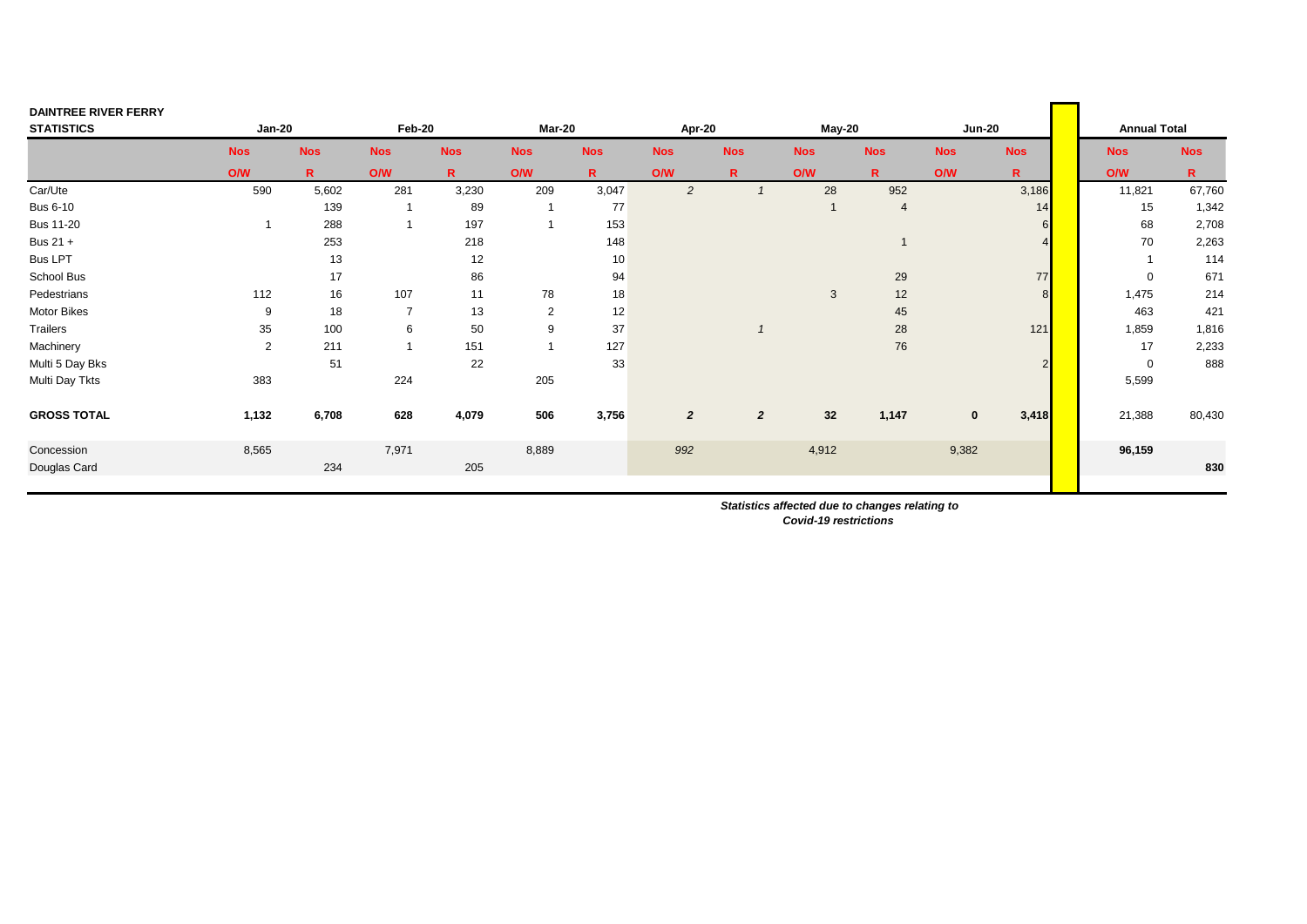| <b>DAINTREE RIVER FERRY</b> |               |              |            |             |              |              |            |             |               |                |                |              |
|-----------------------------|---------------|--------------|------------|-------------|--------------|--------------|------------|-------------|---------------|----------------|----------------|--------------|
| <b>STATISTICS</b>           | <b>Jul-18</b> |              | Aug-18     |             | Sep-18       |              | Oct-18     |             | <b>Nov-18</b> |                | Dec-18         |              |
|                             | <b>Nos</b>    | <b>Nos</b>   | <b>Nos</b> | <b>Nos</b>  | <b>Nos</b>   | <b>Nos</b>   | <b>Nos</b> | <b>Nos</b>  | <b>Nos</b>    | <b>Nos</b>     | <b>Nos</b>     | <b>Nos</b>   |
|                             | O/W           | $\mathsf{R}$ | <b>O/W</b> | $\mathbf R$ | <b>O/W</b>   | $\mathsf{R}$ | <b>O/W</b> | $\mathbf R$ | O/W           | R.             | <b>O/W</b>     | $\mathsf{R}$ |
| Car/Ute                     | 3345          | 12129        | 2,644      | 11,169      | 2,009        | 9,302        | 1,398      | 9,087       | 714           | 6,337          | 346            | 4,448        |
| <b>Bus 6-10</b>             | 3             | 220          | 5          | 212         | $\mathbf{1}$ | 153          |            | 171         |               | 165            |                | 134          |
| <b>Bus 11-20</b>            | 23            | 367          | 23         | 337         | 15           | 261          | 11         | 327         | 10            | 296            | $\overline{2}$ | 248          |
| Bus 21 +                    | 25            | 322          | 16         | 313         | 11           | 283          |            | 311         |               | 294            |                | 213          |
| <b>Bus LPT</b>              |               | 13           |            | 14          |              | 13           |            | 14          |               | 13             |                | 8            |
| School Bus                  |               | 44           |            | 89          |              | 60           |            | 67          |               | 87             |                | 20           |
| Pedestrians                 | 220           | 39           | 148        | 51          | 214          | 67           | 417        | 18          | 162           | $\overline{7}$ | 99             | 28           |
| <b>Motor Bikes</b>          | 131           | 68           | 157        | 92          | 99           | 109          | 57         | 62          | 17            | 41             | 5              | 16           |
| <b>Trailers</b>             | 778           | 409          | 524        | 331         | 321          | 296          | 171        | 187         | 49            | 119            | 20             | 76           |
| Machinery                   | 2             | 186          | 3          | 248         | 3            | 178          | 6          | 200         |               | 179            |                | 158          |
| Multi 5 Day Bks             |               | 188          |            | 181         |              | 122          |            | 115         |               | 71             |                | 46           |
| Multi Day Tkts              | 904           |              | 931        |             | 761          |              | 718        |             | 467           |                | 463            |              |
| <b>GROSS TOTAL</b>          | 5,431         | 13,985       | 4,451      | 13,037      | 3,434        | 10,844       | 2,780      | 10,559      | 1,420         | 7,609          | 935            | 5,395        |
| Concession                  | 8506          |              | 8,456      |             | 8,700        |              | 8,984      |             | 7,154         |                | 5,183          |              |
| Douglas Card                |               |              |            |             |              |              |            |             |               | 114            |                | 173          |

 $* 26/01/19 - 9$ equipment dest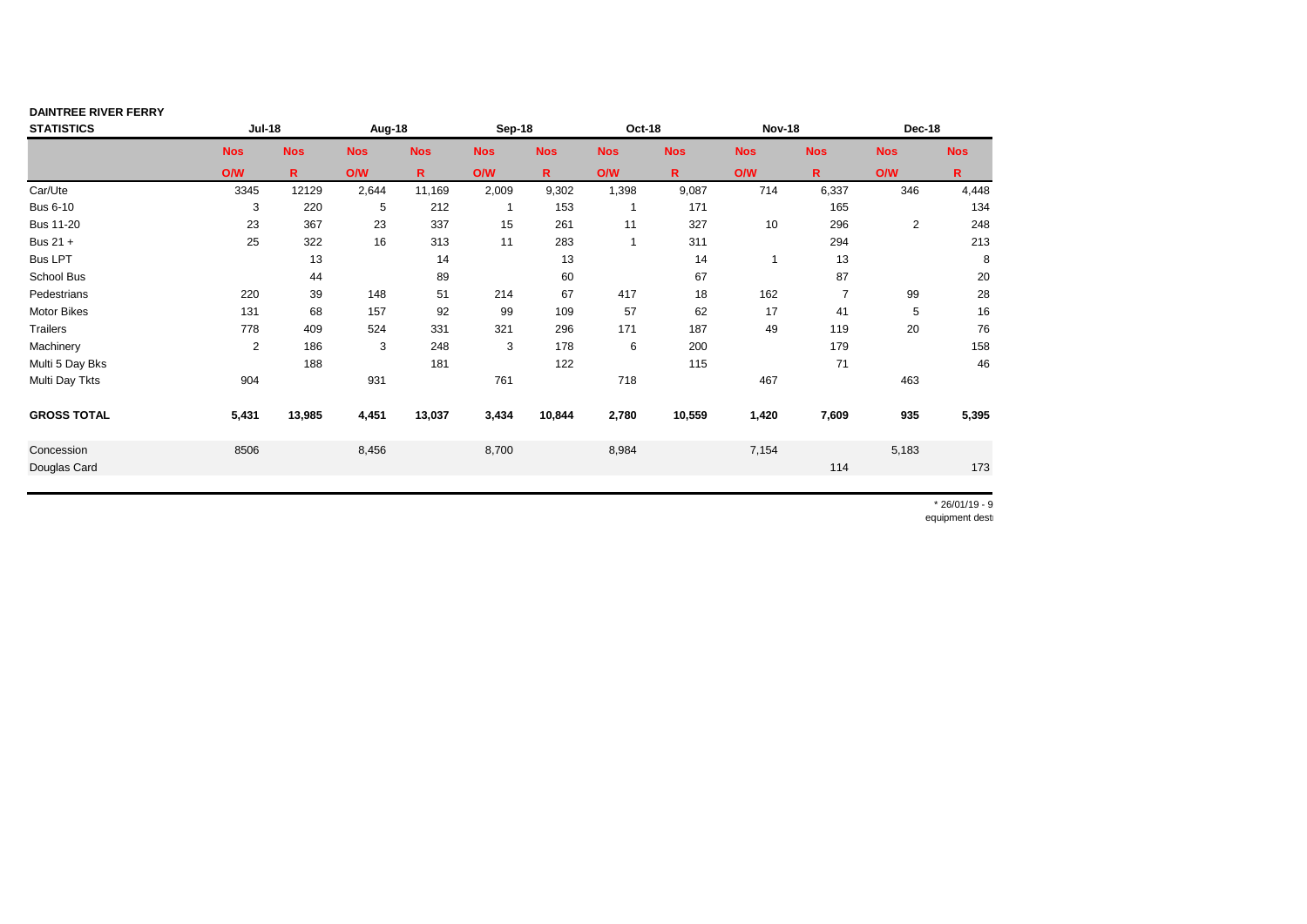| <b>DAINTREE RIVER FERRY</b> |            |            |            |                |                |              |            |            |                 |                |               |            |                     |            |
|-----------------------------|------------|------------|------------|----------------|----------------|--------------|------------|------------|-----------------|----------------|---------------|------------|---------------------|------------|
| <b>STATISTICS</b>           | Jan-19     |            | Feb-19     |                | Mar-19         |              | Apr-19     |            | May-19          |                | <b>Jun-19</b> |            | <b>Annual Total</b> |            |
|                             | <b>Nos</b> | <b>Nos</b> | <b>Nos</b> | <b>Nos</b>     | <b>Nos</b>     | <b>Nos</b>   | <b>Nos</b> | <b>Nos</b> | <b>Nos</b>      | <b>Nos</b>     | <b>Nos</b>    | <b>Nos</b> | <b>Nos</b>          | <b>Nos</b> |
|                             | O/W        | R          | O/W        | $\mathsf{R}$   | ONV            | $\mathbb{R}$ | ONW        | R.         | <b>O/W</b>      | R.             | <b>O/W</b>    | R          | O/W                 | R.         |
| Car/Ute                     | 243        | 4,834      | 152        | 2,150          | 259            | 3,609        | 659        | 7,234      | 890             | 6,096          | 2,065         | 7,825      | 14,724              | 84,220     |
| <b>Bus 6-10</b>             |            | 128        |            | 72             |                | 113          |            | 154        | $\overline{2}$  | 142            | 2             | 150        | 15                  | 1,814      |
| <b>Bus 11-20</b>            | 3          | 252        |            | 156            | $\overline{2}$ | 215          |            | 316        | 10 <sup>1</sup> | 243            | 14            | 289        | 113                 | 3,307      |
| Bus 21 +                    |            | 229        |            | 171            |                | 232          |            | 256        | $\overline{7}$  | 249            | 21            | 243        | 81                  | 3,116      |
| <b>Bus LPT</b>              |            | 8          |            | 8              |                | 9            |            | 12         | $\overline{ }$  | 13             |               | 13         | 2                   | 138        |
| School Bus                  |            |            |            | 57             |                | 80           |            | 40         |                 | 88             |               | 81         | $\mathbf 0$         | 713        |
| Pedestrians                 | 66         | 9          | 60         | 5              | 76             | 5            | 118        | 16         | 146             | $\overline{7}$ | 161           | 25         | 1,887               | 277        |
| Motor Bikes                 | 10         | 10         | 6          | $\overline{7}$ | 3              | 9            | 19         | 32         | 55              | 43             | 153           | 39         | 712                 | 528        |
| Trailers                    | 10         | 148        | 9          | 86             | 9              | 125          | 67         | 261        | 129             | 145            | 432           | 280        | 2,519               | 2,463      |
| Machinery                   |            | 233        | 3          | 182            |                | 231          | 5          | 365        | 5               | 276            | 4             | 285        | 32                  | 2,721      |
| Multi 5 Day Bks             |            | 60         |            | 35             |                | 48           |            | 98         |                 | 78             |               | 102        |                     | 1,144      |
| Multi Day Tkts              | 357        |            | 245        |                | 406            |              | 583        |            | 599             |                | 734           |            | 7,168               |            |
| <b>GROSS TOTAL</b>          | 690        | 5,911      | 475        | 2,929          | 756            | 4,676        | 1,451      | 8,784      | 1,844           | 7,380          | 3,586         | 9,332      | 27,253              | 100,441    |
| Concession                  | 6,138      |            | 6,341      |                | 8,195          |              | 8,948      |            | 9,305           |                | 9,024         |            | 94,934              |            |
| Douglas Card                |            | 515        |            | 1,065          |                |              |            |            |                 |                |               |            |                     | 1,867      |
|                             |            |            |            |                |                |              |            |            |                 |                |               |            |                     |            |

\* 26/01/19 - 9/02/19 Daintree Ferry System and the contractions impacted by uniquently system and the ferry operations impacted by /02/19 Daintree Ferry System

royed by severe weather event\*

equipment destroyed by severe weather event\*

\* 21/03/19 - 23/03/19 Daintree

flood event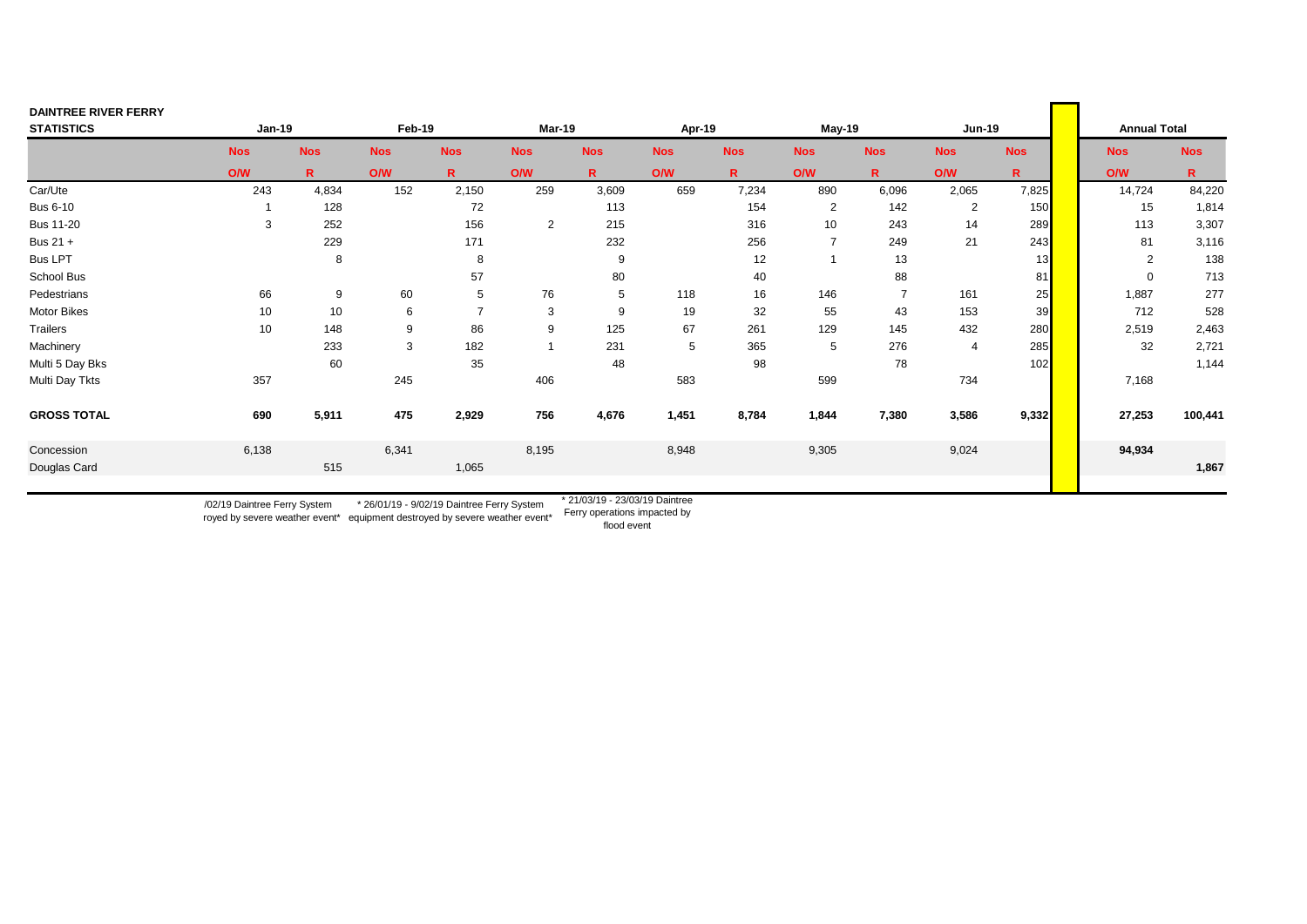| <b>DAINTREE RIVER FERRY</b> |               |              |            |              |            |             |                |              |               |            |              |              |
|-----------------------------|---------------|--------------|------------|--------------|------------|-------------|----------------|--------------|---------------|------------|--------------|--------------|
| <b>STATISTICS</b>           | <b>Jul-17</b> |              | Aug-17     |              | Sep-17     |             | Oct-17         |              | <b>Nov-17</b> |            | Dec-17       |              |
|                             | <b>Nos</b>    | <b>Nos</b>   | <b>Nos</b> | <b>Nos</b>   | <b>Nos</b> | <b>Nos</b>  | <b>Nos</b>     | <b>Nos</b>   | <b>Nos</b>    | <b>Nos</b> | <b>Nos</b>   | <b>Nos</b>   |
|                             | O/W           | $\mathsf{R}$ | <b>O/W</b> | $\mathsf{R}$ | <b>O/W</b> | $\mathbf R$ | <b>O/W</b>     | $\mathsf{R}$ | O/W           | R.         | <b>O/W</b>   | $\mathsf{R}$ |
| Car/Ute                     | 3549          | 11656        | 2,552      | 10,469       | 1,975      | 8,398       | 1,184          | 8,310        | 656           | 6,307      | 868          | 6,017        |
| <b>Bus 6-10</b>             | 3             | 295          | 1          | 243          | 3          | 212         | 3              | 224          |               | 197        |              | 210          |
| <b>Bus 11-20</b>            | 16            | 329          | 16         | 296          | 14         | 226         | 15             | 272          | 13            | 238        | 5            | 260          |
| Bus 21 +                    | 25            | 330          | 23         | 323          | 15         | 293         | $\overline{2}$ | 310          |               | 292        |              | 301          |
| <b>Bus LPT</b>              |               | 14           |            | 13           |            | 13          |                | 16           |               | 14         |              | 12           |
| School Bus                  |               | 67           |            | 92           |            | 43          |                | 81           |               | 83         |              | 12           |
| Pedestrians                 | 250           | 37           | 164        | 25           | 148        | 26          | 415            | 11           | 146           | 12         | 122          | 6            |
| <b>Motor Bikes</b>          | 172           | 78           | 259        | 81           | 88         | 125         | 89             | 47           | 10            | 29         | 21           | 47           |
| <b>Trailers</b>             | 784           | 354          | 471        | 267          | 351        | 301         | 139            | 248          | 33            | 212        | 61           | 170          |
| <b>Machinery NPP</b>        | 3             | 193          | 6          | 197          | 4          | 231         | 4              | 227          | 4             | 405        | $\mathbf{2}$ | 233          |
| <b>Machinery PP</b>         |               | $\mathbf{1}$ |            |              |            |             |                |              |               |            |              |              |
| Multi 5 Day Bks             |               | 197          |            | 168          |            | 126         |                | 97           |               | 66         |              | 58           |
| Multi Day Tkts              | 965           |              | 810        |              | 681        |             | 569            |              | 385           |            | 372          |              |
| <b>GROSS TOTAL</b>          | 5,767         | 13,551       | 4,302      | 12,174       | 3,281      | 9,994       | 2,420          | 9,843        | 1,248         | 7,856      | 1,452        | 7,326        |
| Concession                  | 9176          |              | 15,444     |              | 9,663      |             | 9,120          |              | 9,444         |            | 9,218        |              |
| Douglas Card                |               |              |            |              |            |             |                |              |               | 132        |              | 271          |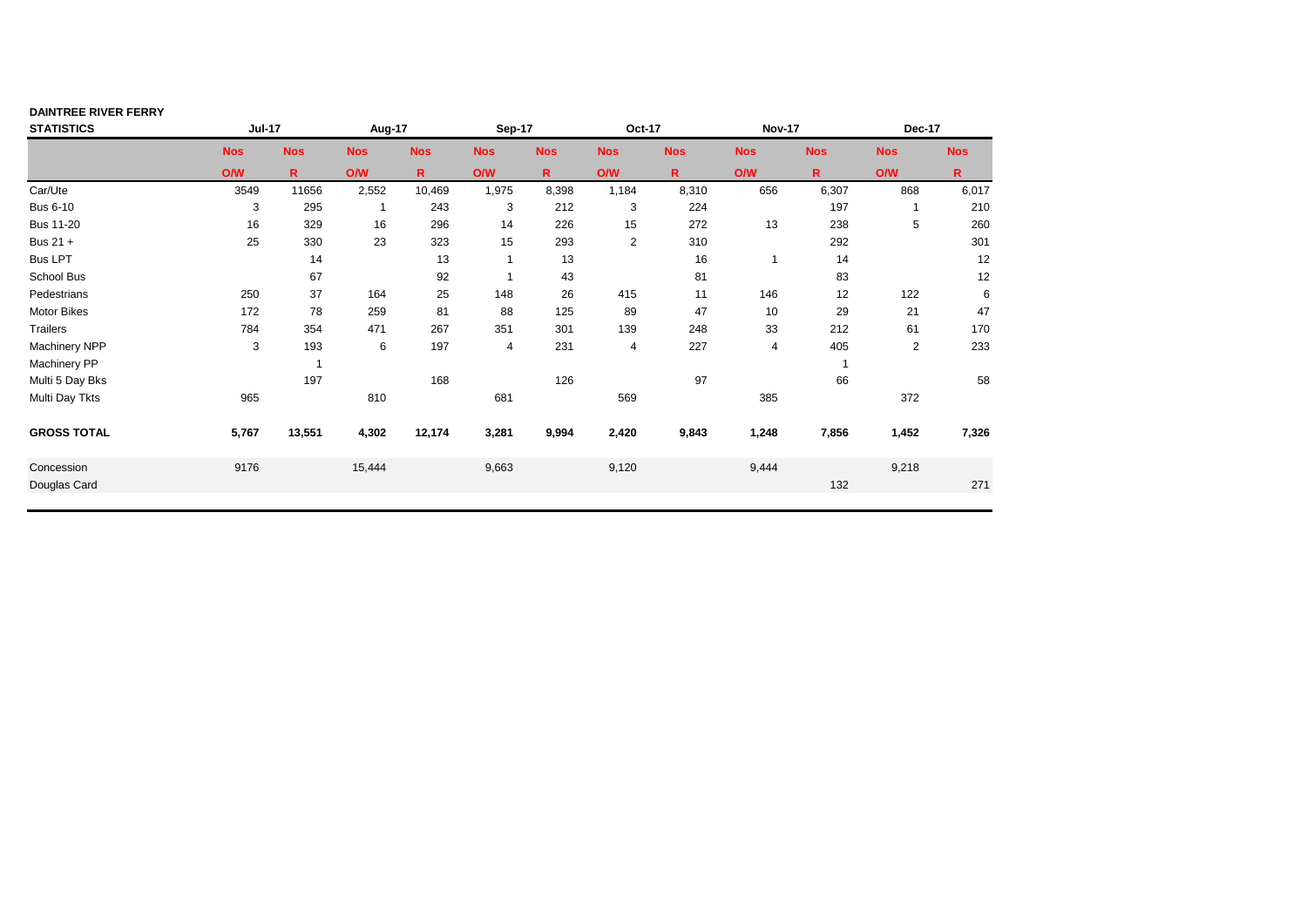| <b>DAINTREE RIVER FERRY</b> |               |              |                |              |                |              |                |              |            |              |                |              |                     |              |
|-----------------------------|---------------|--------------|----------------|--------------|----------------|--------------|----------------|--------------|------------|--------------|----------------|--------------|---------------------|--------------|
| <b>STATISTICS</b>           | <b>Jan-18</b> |              | Feb-18         |              | Mar-18         |              | Apr-18         |              | May-18     |              | <b>Jun-18</b>  |              | <b>Annual Total</b> |              |
|                             | <b>Nos</b>    | <b>Nos</b>   | <b>Nos</b>     | <b>Nos</b>   | <b>Nos</b>     | <b>Nos</b>   | <b>Nos</b>     | <b>Nos</b>   | <b>Nos</b> | <b>Nos</b>   | <b>Nos</b>     | <b>Nos</b>   | <b>Nos</b>          | <b>Nos</b>   |
|                             | O/W           | $\mathsf{R}$ | O/W            | $\mathsf{R}$ | <b>O/W</b>     | $\mathsf{R}$ | O/W            | $\mathsf{R}$ | <b>O/W</b> | $\mathsf{R}$ | <b>O/W</b>     | $\mathsf{R}$ | O/W                 | $\mathsf{R}$ |
| Car/Ute                     | 564           | 5,961        | 227            | 3,009        | 220            | 3,488        | 576            | 6,519        | 1,206      | 6,537        | 2,214          | 8,054        | 15,791              | 84,725       |
| <b>Bus 6-10</b>             |               | 200          | 4              | 142          | $\mathbf{1}$   | 153          | $\overline{2}$ | 205          |            | 175          | $\overline{2}$ | 193          | 24                  | 2,449        |
| <b>Bus 11-20</b>            |               | 243          | 2              | 150          | 5              | 161          | 8              | 238          | 15         | 197          | 18             | 256          | 128                 | 2,866        |
| Bus 21 +                    |               | 321          |                | 232          |                | 223          |                | 274          | 11         | 255          | 22             | 258          | 99                  | 3,412        |
| <b>Bus LPT</b>              |               | 10           |                | 10           |                | 13           |                | 5            |            | 16           |                | 14           | $\overline{2}$      | 150          |
| School Bus                  |               | 29           |                | 76           |                | 68           |                | 36           |            | 89           |                | 85           | 2                   | 761          |
| Pedestrians                 | 107           | 20           | 79             | $\mathbf{1}$ | 79             |              |                | 8            | 88         | 140          | 144            | 27           | 1,742               | 313          |
| Motor Bikes                 | 4             | 19           | $\overline{1}$ | 11           | 3              | 9            | 25             | 25           | 72         | 51           | 164            | 81           | 908                 | 603          |
| Trailers                    | 32            | 154          | 14             | 135          | 6              | 66           | 40             | 147          | 162        | 228          | 480            | 244          | 2,573               | 2,526        |
| Machinery NPP               |               | 200          |                | 200          | $\overline{2}$ | 114          | 3              | 219          |            |              | 5              | 172          | 34                  | 2,391        |
| Machinery PP                |               |              |                |              |                |              |                |              |            |              |                |              | $\mathbf 0$         | 3            |
| Multi 5 Day Bks             |               | 66           |                | 26           |                | 32           |                | 50           |            | 61           |                | $111$        |                     | 1,058        |
| Multi Day Tkts              | 380           |              | 262            |              | 208            |              | 428            |              | 604        |              | 768            |              | 6,432               |              |
| <b>GROSS TOTAL</b>          | 1,095         | 7,223        | 589            | 3,992        | 524            | 4,327        | 1,082          | 7,726        | 2,158      | 7,749        | 3,817          | 9,496        | 27,735              | 101,257      |
| Concession                  | 8,832         |              | 7,985          |              | 9,946          |              | 8,410          |              | 8,971      |              | 9118           |              | 115,327             |              |
| Douglas Card                |               | 223          |                | 126          |                |              |                |              |            |              |                |              |                     | 752          |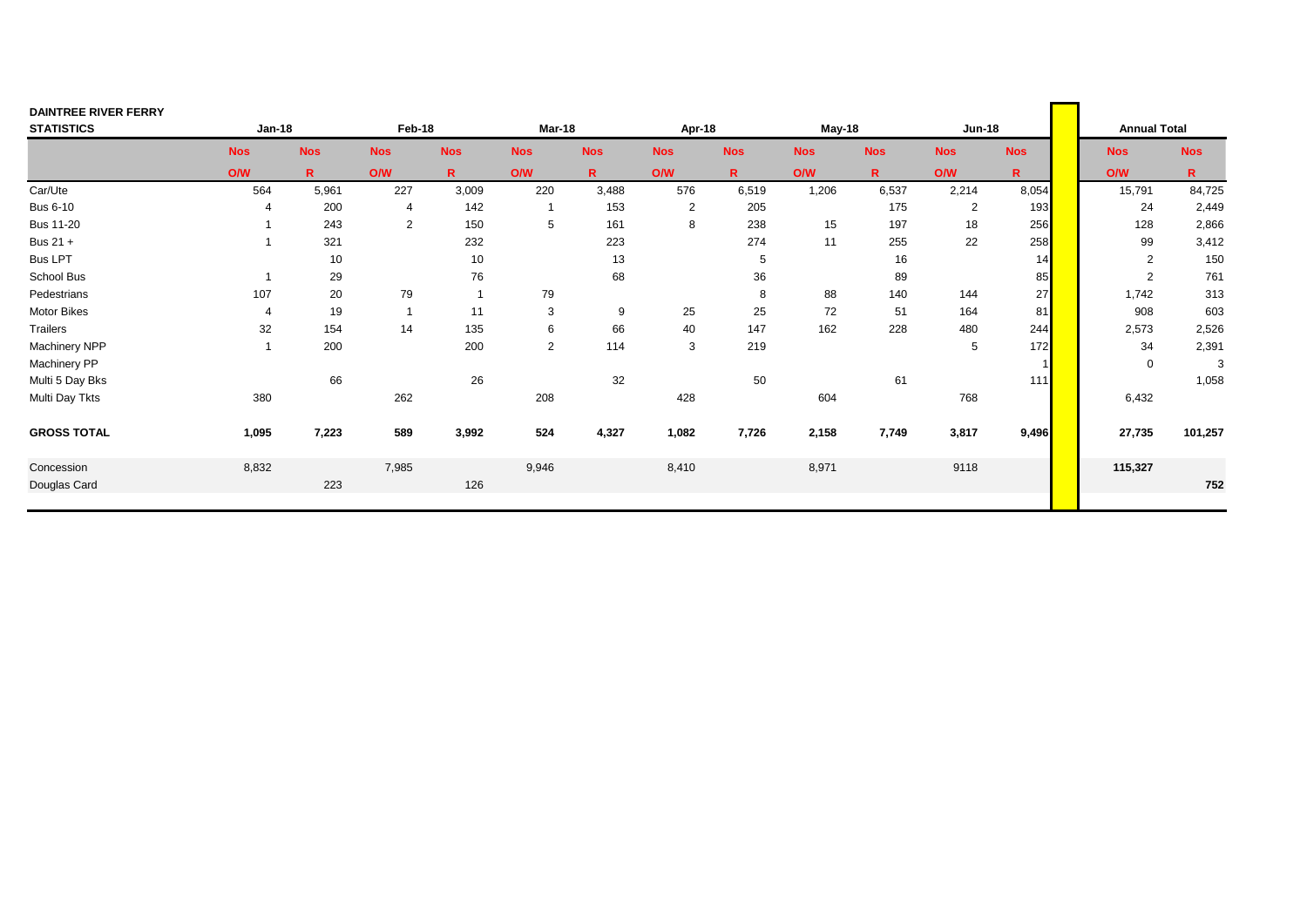| <b>DAINTREE RIVER FERRY</b> |               |              |                |              |                |             |            |              |               |              |            |              |
|-----------------------------|---------------|--------------|----------------|--------------|----------------|-------------|------------|--------------|---------------|--------------|------------|--------------|
| <b>STATISTICS</b>           | <b>Jul-16</b> |              | Aug-16         |              | Sep-16         |             | Oct-16     |              | <b>Nov-16</b> |              | Dec-16     |              |
|                             | <b>Nos</b>    | <b>Nos</b>   | <b>Nos</b>     | <b>Nos</b>   | <b>Nos</b>     | <b>Nos</b>  | <b>Nos</b> | <b>Nos</b>   | <b>Nos</b>    | <b>Nos</b>   | <b>Nos</b> | <b>Nos</b>   |
|                             | O/W           | $\mathsf{R}$ | <b>O/W</b>     | $\mathsf{R}$ | <b>O/W</b>     | $\mathbf R$ | <b>O/W</b> | $\mathsf{R}$ | O/W           | R.           | <b>O/W</b> | $\mathsf{R}$ |
| Car/Ute                     | 3354          | 11426        | 2,563          | 10,472       | 2,037          | 9,110       | 1,434      | 8,580        | 881           | 6,555        | 976        | 6,008        |
| <b>Bus 6-10</b>             | 6             | 279          | $\overline{2}$ | 270          | $\overline{c}$ | 212         | 3          | 244          |               | 191          |            | 216          |
| <b>Bus 11-20</b>            | 25            | 325          | 21             | 305          | 19             | 244         | 18         | 268          | 10            | 268          | 3          | 269          |
| Bus 21 +                    | 26            | 328          | 25             | 308          | 16             | 260         | 3          | 303          |               | 285          |            | 269          |
| <b>Bus LPT</b>              |               | 13           |                | 14           |                | 12          |            | 9            |               | 14           |            | 12           |
| School Bus                  |               | 56           |                | 92           |                | 49          |            | 76           |               | 82           |            | 14           |
| Pedestrians                 | 240           | 19           | 190            | 18           | 136            | 26          | 440        | 16           | 157           | 5            | 119        | 23           |
| <b>Motor Bikes</b>          | 172           | 53           | 134            | 110          | 66             | 109         | 55         | 72           | 21            | 45           | 19         | 29           |
| <b>Trailers</b>             | 724           | 355          | 411            | 280          | 344            | 243         | 129        | 158          | 30            | 127          | 48         | 140          |
| <b>Machinery NPP</b>        | 2             | 178          | $\overline{4}$ | 248          | 3              | 232         |            | 219          |               | 185          | 2          | 176          |
| <b>Machinery PP</b>         |               | $\mathbf{1}$ |                |              |                |             |            |              |               | $\mathbf{2}$ |            |              |
| Multi 5 Day Bks             |               | 277          |                | 183          |                | 148         |            | 115          |               | 65           |            | 84           |
| Multi Day Tkts              | 1196          |              | 1,051          |              | 1,000          |             | 747        |              | 464           |              | 521        |              |
| <b>GROSS TOTAL</b>          | 5,745         | 13,310       | 4,401          | 12,300       | 3,624          | 10,645      | 2,829      | 10,061       | 1,563         | 7,824        | 1,688      | 7,240        |
| Concession                  | 13033         |              | 15,489         |              | 10,968         |             | 8,969      |              | 11,146        |              | 10,966     |              |
| Douglas Card                |               |              |                |              |                |             |            |              |               | 78           |            | 202          |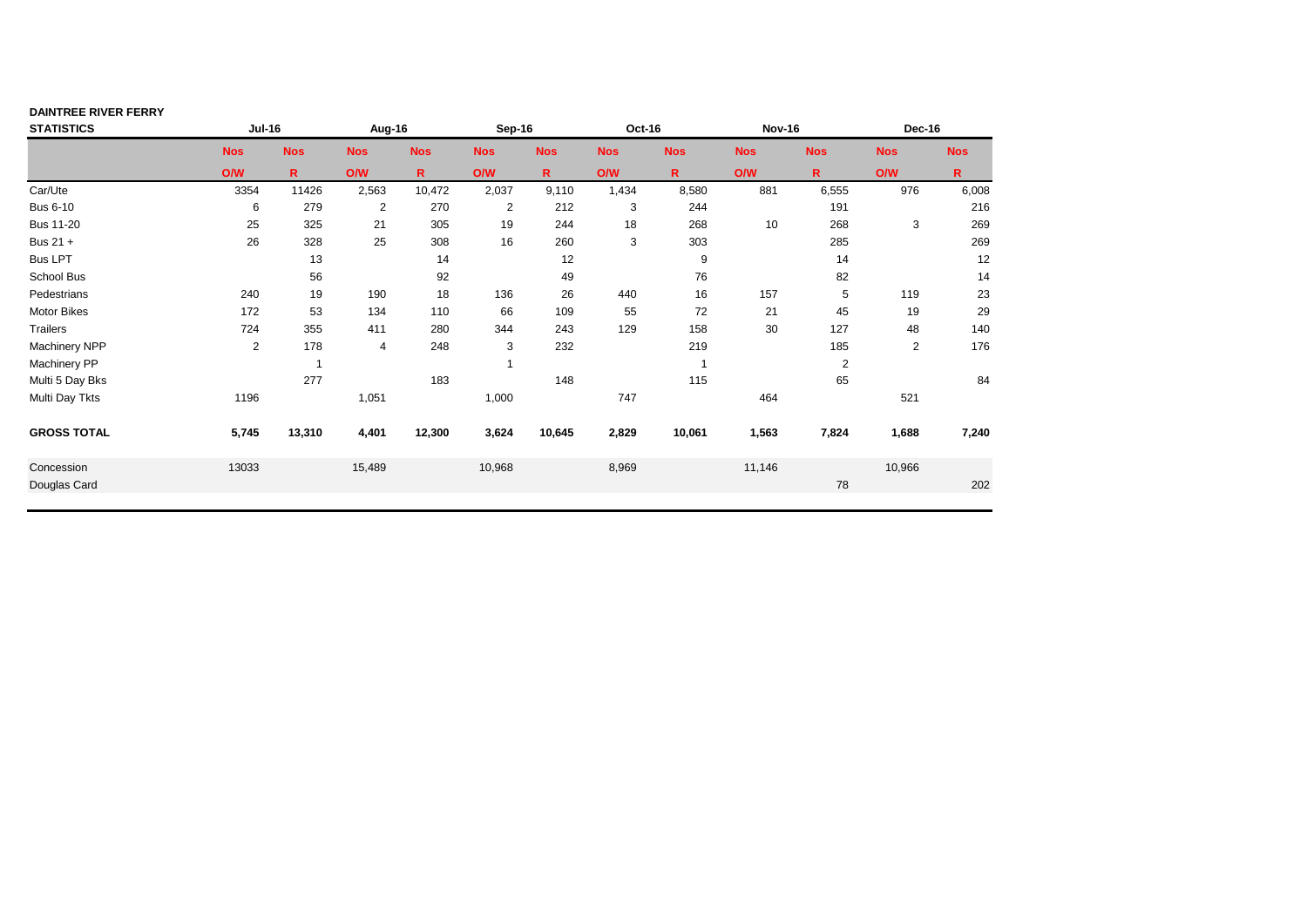| <b>DAINTREE RIVER FERRY</b> |            |              |                |              |                |             |                |              |                |              |               |             |                     |              |
|-----------------------------|------------|--------------|----------------|--------------|----------------|-------------|----------------|--------------|----------------|--------------|---------------|-------------|---------------------|--------------|
| <b>STATISTICS</b>           | Jan-17     |              | Feb-17         |              | Mar-17         |             | Apr-17         |              | May-17         |              | <b>Jun-17</b> |             | <b>Annual Total</b> |              |
|                             | <b>Nos</b> | <b>Nos</b>   | <b>Nos</b>     | <b>Nos</b>   | <b>Nos</b>     | <b>Nos</b>  | <b>Nos</b>     | <b>Nos</b>   | <b>Nos</b>     | <b>Nos</b>   | <b>Nos</b>    | <b>Nos</b>  | <b>Nos</b>          | <b>Nos</b>   |
|                             | ONW        | $\mathsf{R}$ | O/W            | $\mathsf{R}$ | <b>O/W</b>     | $\mathbf R$ | O/W            | $\mathsf{R}$ | <b>O/W</b>     | $\mathbf{R}$ | ONV           | $\mathbf R$ | O/W                 | $\mathsf{R}$ |
| Car/Ute                     | 625        | 6,055        | 195            | 3,115        | 393            | 4,536       | 881            | 7,414        | 1,197          | 6,301        | 2,474         | 8,167       | 17,010              | 87,739       |
| <b>Bus 6-10</b>             |            | 182          | $\overline{2}$ | 135          | $\mathbf{1}$   | 183         | $\overline{2}$ | 216          | $\overline{1}$ | 163          |               | 200         | 20                  | 2,491        |
| <b>Bus 11-20</b>            | 5          | 278          | 5              | 173          | 8              | 213         | 9              | 255          | 10             | 214          | 17            | 232         | 150                 | 3,044        |
| Bus 21 +                    |            | 263          |                | 235          | $\overline{1}$ | 288         |                | 285          | 14             | 255          | 23            | 265         | 109                 | 3,344        |
| <b>Bus LPT</b>              |            | 14           |                | 6            |                | 11          |                | 13           | $\overline{2}$ | 14           |               | 14          | 2                   | 146          |
| School Bus                  |            | 25           |                | 79           |                | 91          |                | 32           |                | 88           |               | 68          |                     | 752          |
| Pedestrians                 | 102        | 11           | 70             | 3            | 113            | 8           | 116            | 17           | 175            | 9            | 185           | 22          | 2,043               | 177          |
| Motor Bikes                 | 12         | 26           |                | 19           | $\overline{7}$ | 42          | 25             | 40           | 50             | 81           | 79            | 71          | 640                 | 697          |
| Trailers                    | 32         | 99           | 2              | 73           | 19             | 109         | 69             | 174          | 177            | 150          | 544           | 246         | 2,529               | 2,154        |
| Machinery NPP               |            | 148          |                | 135          | $\overline{1}$ | 179         | $\overline{1}$ | 174          | $\overline{2}$ | 176          | 5             | 188         | 21                  | 2,238        |
| <b>Machinery PP</b>         |            |              |                |              |                |             |                |              |                |              |               |             |                     | 5            |
| Multi 5 Day Bks             |            | 77           |                | 26           |                | 29          |                | 82           |                | 93           |               | 119         |                     | 1,298        |
| Multi Day Tkts              | 438        |              | 212            |              | 307            |             | 549            |              | 656            |              | 804           |             | 7,945               |              |
| <b>GROSS TOTAL</b>          | 1,215      | 7,178        | 486            | 3,999        | 850            | 5,689       | 1,654          | 8,702        | 2,284          | 7,544        | 4,132         | 9,593       | 30,471              | 104,085      |
| Concession                  | 8,167      |              | 7,337          |              | 8,878          |             | 8,491          |              | 9,104          |              | 13592         |             | 126,140             |              |
| Douglas Card                |            | 216          |                | 137          |                |             |                |              |                |              |               |             |                     | 633          |
|                             |            |              |                |              |                |             |                |              |                |              |               |             |                     |              |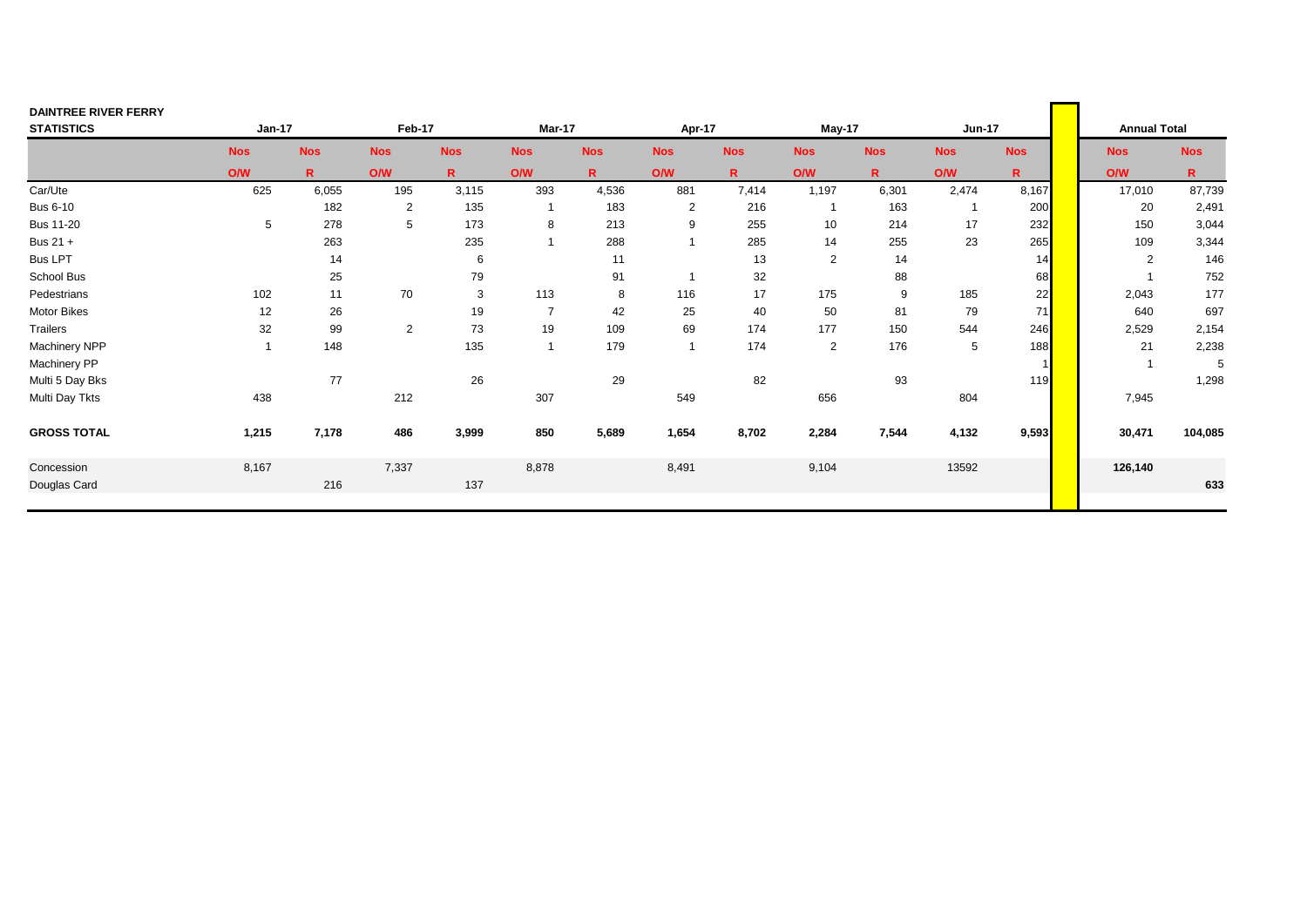| <b>DAINTREE RIVER FERRY</b> |               |                         |                |                          |                |              |            |                |                |            |               |            |
|-----------------------------|---------------|-------------------------|----------------|--------------------------|----------------|--------------|------------|----------------|----------------|------------|---------------|------------|
| <b>STATISTICS</b>           | <b>Jul-15</b> |                         | Aug-15         |                          | <b>Sep-15</b>  |              | Oct-15     |                | <b>Nov-15</b>  |            | <b>Dec-15</b> |            |
|                             | <b>Nos</b>    | <b>Nos</b>              | <b>Nos</b>     | <b>Nos</b>               | <b>Nos</b>     | <b>Nos</b>   | <b>Nos</b> | <b>Nos</b>     | <b>Nos</b>     | <b>Nos</b> | <b>Nos</b>    | <b>Nos</b> |
|                             | <b>O/W</b>    | $\mathbf{R}$            | <b>O/W</b>     | R                        | <b>O/W</b>     | $\mathsf{R}$ | <b>O/W</b> | $\mathsf{R}$   | O/W            | R.         | <b>O/W</b>    | R.         |
| Car/Ute                     | 3199          | 10999                   | 2,789          | 10,001                   | 2,092          | 8,655        | 1,516      | 7,901          | 924            | 5,743      | 644           | 5,076      |
| <b>Bus 6-10</b>             | 3             | 317                     |                | 280                      | 2              | 238          |            | 273            | $\overline{2}$ | 194        |               | 193        |
| <b>Bus 11-20</b>            | 23            | 290                     | 25             | 271                      | 16             | 211          | 20         | 231            | 11             | 213        | 6             | 251        |
| Bus 21 +                    | 28            | 304                     | 25             | 278                      | 16             | 262          |            | 285            |                | 287        |               | 273        |
| <b>Bus LPT</b>              | 2             | 15                      |                | 10                       |                | 12           |            | 16             |                | 14         |               | 6          |
| School Bus                  |               | 56                      | $\overline{1}$ | 82                       |                | 55           |            | 73             |                | 85         |               | 21         |
| Pedestrians                 | 179           | 11                      | 159            | 15                       | 139            | 19           | 183        | 223            | 112            |            | 90            | 10         |
| <b>Motor Bikes</b>          | 118           | 74                      | 165            | 71                       | 107            | 56           | 22         | 54             | 17             | 43         | 18            | 17         |
| <b>Trailers</b>             | 681           | 796                     | 453            | 705                      | 313            | 614          | 144        | 814            | 46             | 296        | 25            | 142        |
| Machinery NPP               | 8             | 660                     | 2              | 649                      | $\overline{7}$ | 586          | 6          | 821            | 6              | 351        |               | 174        |
| Machinery PP                |               | $\overline{\mathbf{1}}$ |                | $\overline{\phantom{a}}$ |                | 3            |            | $\overline{2}$ |                |            |               |            |
| Multi 5 Day Bks             |               | 185                     |                | 167                      |                | 146          |            | 118            |                | 54         |               | 59         |
| Multi Day Tkts              | 1103          |                         | 1,034          |                          | 957            |              | 867        |                | 533            |            | 406           |            |
| <b>GROSS TOTAL</b>          | 5,344         | 13,708                  | 4,653          | 12,530                   | 3,649          | 10,857       | 2,758      | 10,811         | 1,652          | 7,281      | 1,190         | 6,222      |
| Concession                  | 13462         |                         | 8,353          |                          | 9,346          |              | 8,578      |                | 8,522          |            | 13,151        |            |
| Douglas Card                |               |                         |                |                          |                |              |            |                |                | 216        |               | 245        |